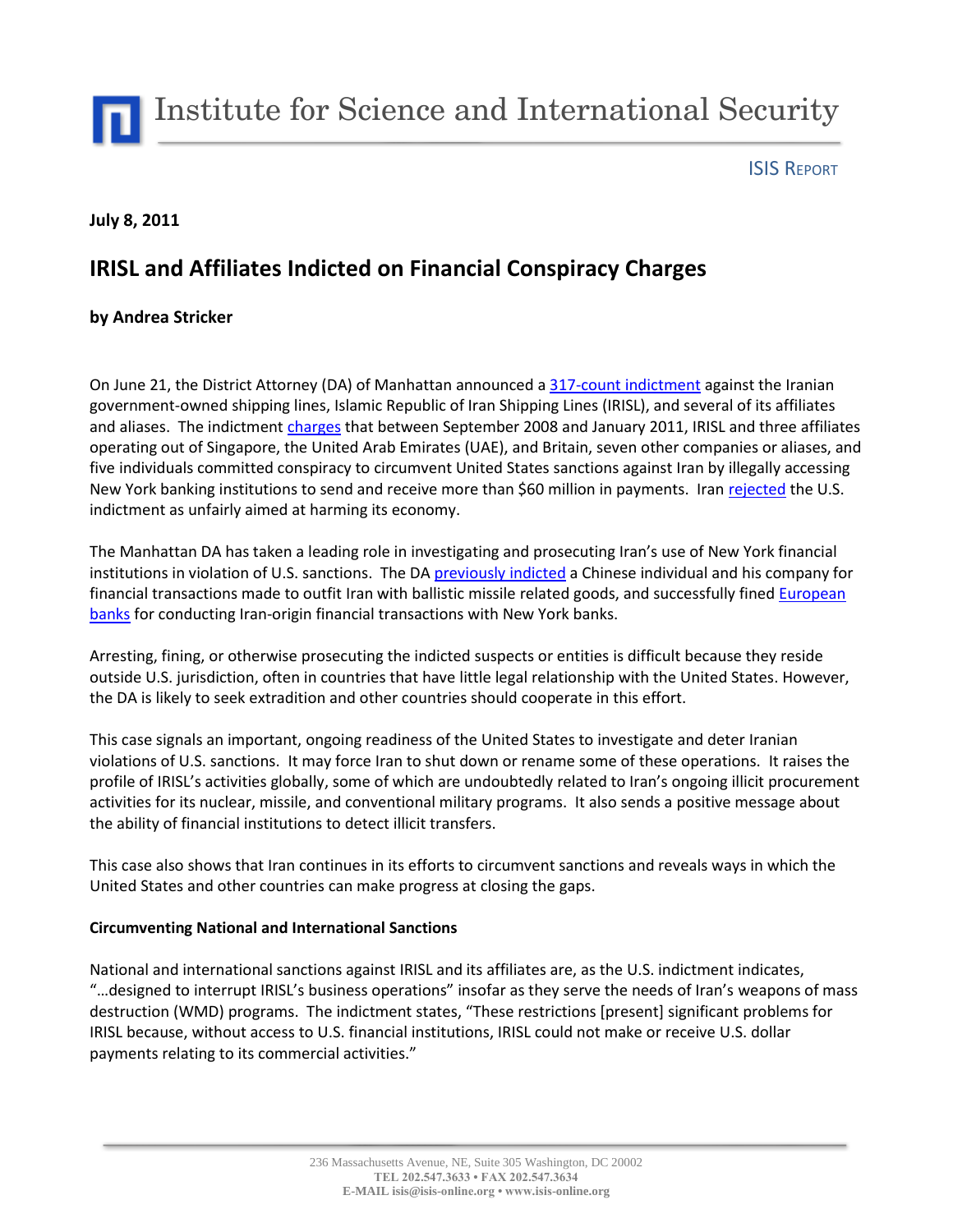In September 2008, the United States [added](http://manhattanda.org/press-release/da-vance-announces-indictment-iranian-shipping-line-illegal-use-banks-manhattan) IRISL and 15 related entities, in addition to 123 IRISL vessels, to the Specially Designated Nationals List (SDN List) for their involvement in transporting or proliferating WMD. Three of the IRISL affiliates sanctioned in 2008 were indicted by the New York DA: Asia Marine Network Pte Ltd., located in Singapore; Oasis Freight Agencies, located in the UAE; and Irinvestship Ltd, located in Britain. Their aliases and operators were also indicted. Between August 2010 and February 2011, the United States designated an additional 109 individuals and entities relating to IRISL and several more vessels. The European Union (EU) also designated IRISL entities associated with Iran's WMD proliferation activities in July 2010. The designated entities are forbidden from accessing U.S. or EU banks.

In March 2008, the United Nations Security Council passed [resolution 1803](http://www.isisnucleariran.org/assets/pdf/unsc_res1803.pdf) which called upon members states to "inspect the cargoes to and from Iran, of aircraft and vessels, at their airports and seaports, owned or operated by…Islamic Republic of Iran Shipping Line..." if there were reason to believe WMD related materials were aboard. [Resolution 1929,](http://www.iaea.org/newscenter/focus/iaeairan/unsc_res1929-2010.pdf) passed in June 2010, sanctioned three affiliates of IRISL and called upon member states to communicate "any information available on transfers or activity by…vessels owned or operated by the IRISL to other companies that may have been undertaken in order to evade the sanctions of, or in violation of the provisions of, resolutions 1737 (2006), 1747 (2007), 1803 (2008) or this resolution, including renaming or re-registering of aircraft, vessels or ships…"

Following its sanctioning, IRISL took steps to obscure the actual ownership of its vessels by creating "a web of shell companies stretching across Europe and Asia," according to an [investigative piece](http://www.nytimes.com/2010/06/08/world/middleeast/08sanctions.html?scp=2&sq=irisl&st=cse) by *The New York Times*. It regularly changed ships' flag names and the names of the companies or individuals operating them, even moving entire shipping industries under new names "virtually overnight" according to records seen by *The Times*. A *Times* visit to the given address of one entity under indictment by the United States, Hafiz Darya Shipping Lines (HDS Lines), located in Tehran, revealed that the address was a club used by IRISL employees. Upon further investigation, Hafiz Darya Shipping Lines and another indicted entity, Sapid Shipping Co., were actually located at IRISL headquarters. The managers of the various entities were found to be high-level IRISL employees.

The result of this maneuvering was that blacklists could not keep up with the "camouflage" used by the sanctioned entities, which handicapped financial transaction screening systems designed to detect illicit financial transactions by IRISL-owned or -affiliated entities.

# **The Alleged Scheme**

Beginning on or about September 10, 2008, according to the indictment, IRISL and affiliates Asia Marine, Oasis Freight, and Irinvestship "began using alias names and shell companies to gain access to the United States financial system to continue conducting their financial operations." "By substituting their corporate codefendants' names," wrote the Manhattan DA in a [press release](http://manhattanda.org/press-release/da-vance-announces-indictment-iranian-shipping-line-illegal-use-banks-manhattan), "IRISL and its sanctioned affiliates deceived banks in New York into processing financial transactions that would have otherwise been blocked and seized. The result was the falsification of the records of banks located in Manhattan involving over \$60 million in illegal payments." In the months following the 2008 sanctioning by the United States of IRISL, Asia Marine, Oasis Freight, and Irinvestship, New York financial institution screening systems blocked many transactions by the companies.

The indictment lists the other "aliases or corporate alter egos" used by IRISL: Hafiz Darya Shipping Lines (HDS Lines) and Safiran Payam Darya Shipping Company (Sapid Shipping Co. or Sapid Shipping). Asia Marine (based in Singapore) used the names: Sinose Maritime Pte Ltd. (Sinose Maritime) and Leading Maritime Pte Ltd. (Leading Maritime). Oasis Freight (based in the United Arab Emirates) used the names Great Ocean Shipping Services LLC (Great Ocean Shipping) and Pacific Shipping Company (Pacific Shipping). Irinvestship (located in Britain) used the name Fairway Shipping Limited (Fairway).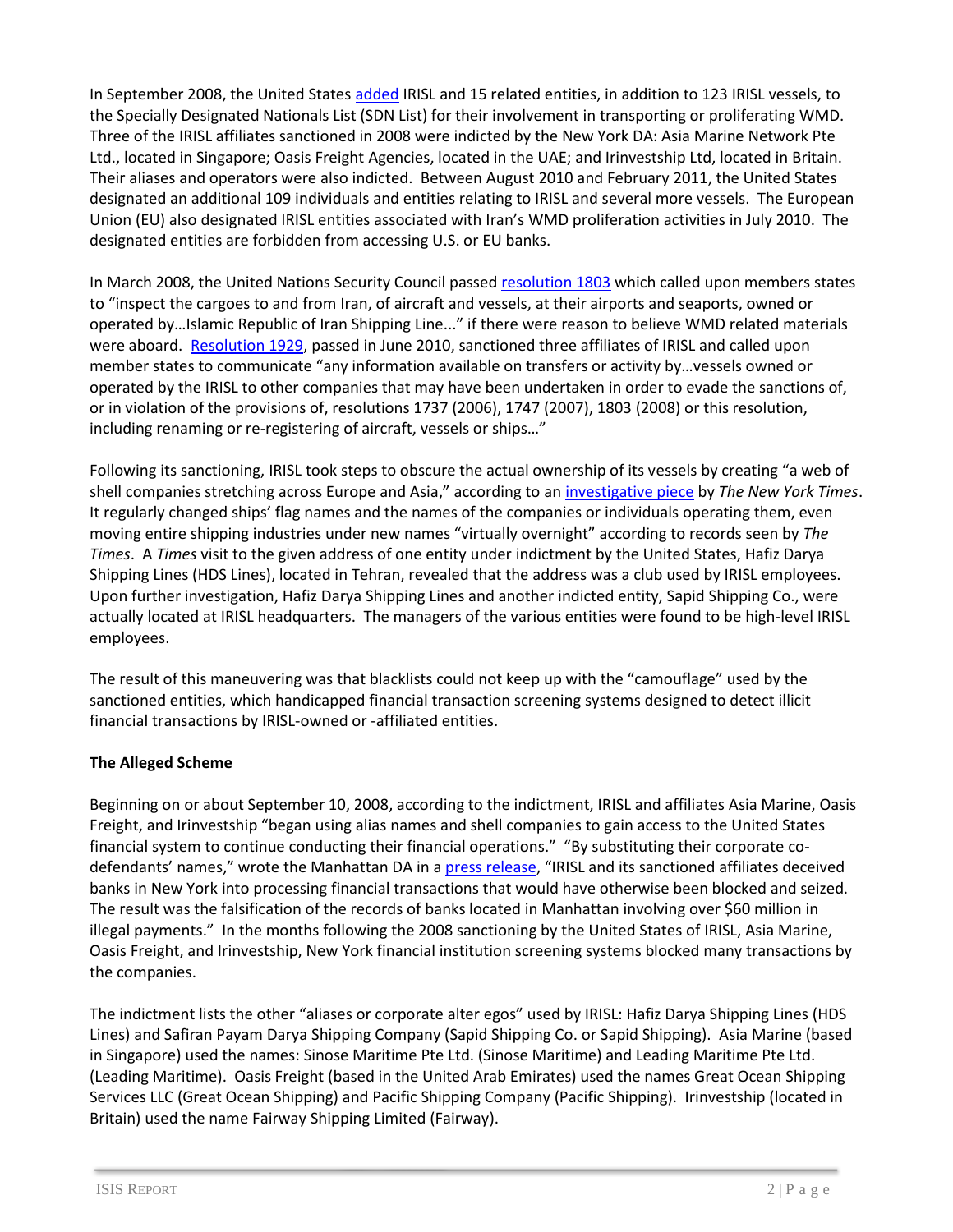## *Singapore operation: Asia Marine and aliases*

Following its sanctioning by the United States in 2008, IRISL and Asia Marine continued to operate out of Singapore using the aliases Sinose Maritime and Leading Maritime. An indicted individual, Cheong Kheng Guan, was the director of each. They both functioned as agents of Hafiz Darya Shipping Lines, and Leading Maritime acted as an agent of Sapid Shipping Co.

The arrangement for a joint venture between Sinose Maritime and IRISL began as early as March 2006. Following the institution of U.S. sanctions in 2008, Asia Marine and Sinose Maritime together established Leading Maritime. The entities opened U.S. bank accounts in the name of Leading Maritime. Cheong Kheng Guan and another indicted individual, Alireza Ghezelayagh, were listed on the account. The indictment indicates that between September 2008 and March 2010, Sinose Maritime and Fairway Shipping Limited (located in Britain and also affiliated with the alleged Singapore scheme) allegedly sent 23 wire transfers worth more than \$18 million through banks in New York County. From August 2009 until June 2010, Leading Maritime or Fairway allegedly sent 97 wire transfers amounting to a total of more than \$23 million. These transactions allegedly caused "the falsification of business records of those financial institutions," according to the indictment.

## *UAE operation: Oasis Freight and aliases*

Oasis Freight, located in the UAE, faced similar obstacles following the passage of U.S. sanctions against it in 2008. According to the indictment, it used the names Great Ocean Shipping and Pacific Shipping to circumvent financial sanctions. An indicted individual, Alireza Davoudzadeh, was the director of each. Great Ocean Shipping was an agent of Hafiz Darya Shipping Lines, and Pacific Shipping was an agent of Hafiz Darya Shipping Lines and Sapid Shipping Co.

During the month of March 2010, Great Ocean Shipping allegedly sent three wire transfers totaling more than \$76,000 through New York financial institutions. From November 2009 until May 2010, Pacific Shipping allegedly sent five wire transfers worth \$5.2 million. Some of these transactions may have allegedly involved the British alias Fairway Shipping Limited.

### *Britain operation: Irinvestship and alias*

Irinvestship, located in the United Kingdom, also faced obstacles to accessing the U.S. financial system after being designated in September 2008. That month, Irinvestship allegedly began operating under the alias Fairway Shipping Limited. An indicted individual, Mohammad Hadi Pajand, directed Fairway and was an employee of Irinvestship. He was designated by U.S. sanctions in 2010.

Between October 2008 and March 2010, Fairway allegedly sent 36 wire transfers amounting to more than \$16 million through New York County banks.

### **Lessons**

Sanctions are making business more difficult for Iran. Any country relies on shipping to conduct major portions of its international trade and commerce. The fact that Iran must constantly stay ahead of sanctions raises the cost of doing business.

This case study shows a continuing need for an international legal framework to govern trafficking so that violators of sanctions regimes can be brought to justice without the obstacle of jurisdictional issues.